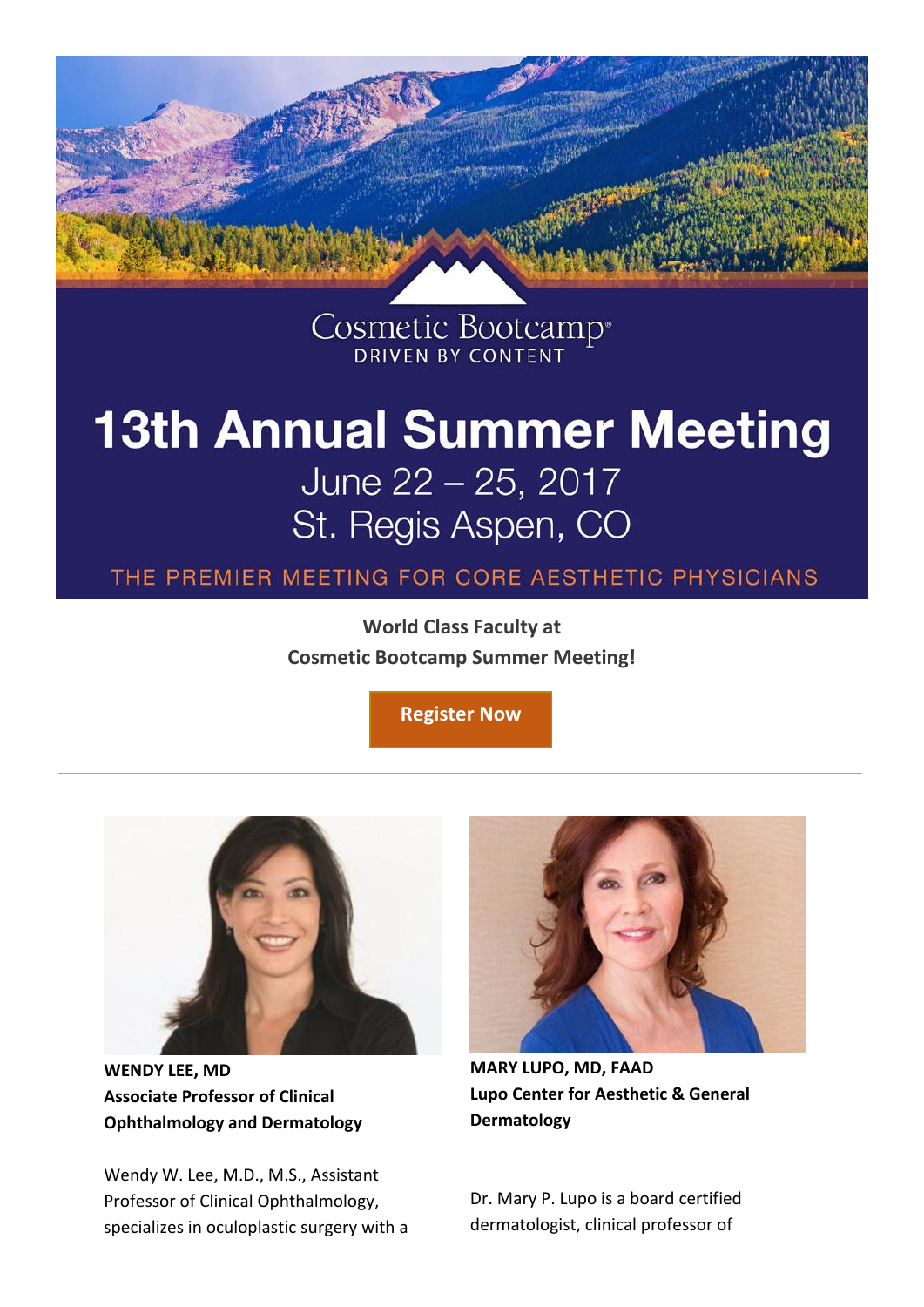special interest in aesthetic surgery. Dr. Lee earned her medical degree from Tulane University School of Medicine. She holds a bachelor of arts degree from the University of California at Santa Barbara and a master of science degree in physiology from Georgetown University. She completed both her residency and internship at her medical school alma mater, and a fellowship in ophthalmic plastic and reconstructive surgery at the Bascom Palmer Eye Institute.

Dr. Lee treats an extraordinarily broad spectrum of oculoplastic disorders, including eyelid cancers, trauma, tearing disorders, eyelid malpositions, orbital tumors, and infection and inflammation of the lids and orbit. In addition, Dr. Lee provides the full range of services offered at the Institute's Aesthetic Center, including blepharoptosis surgery; blepharoplasty of the upper and lower lids; brow and forehead lifts; and nonsurgical cosmetic enhancements including Botox treatments, dermal fillers, and photorejuvenation. She also performs laser skin resurfacing to rejuvenate the face, neck, hands and eyelids.

Dr. Lee dedicates time to the teaching of residents and fellows. As well she lectures around the nation on oculoplastic disorders and aesthetic treatments as related to the eye. She has been featured on CNN for her charitable work on patients flown in from other nations and more recently was featured on NBC for a segment on 'Fraxel of the Eyelids'.

dermatology at Tulane University School of Medicine and an internationally recognized expert in non-surgical skin rejuvenation. In 1983, as chief resident of dermatology at Tulane Heath Science Center, she added cosmetic injectable therapy, sclerotherapy and chemical peels to the core curriculum of training for Tulane residents. For 30 years, she acted as director of this educational clinic. As a frequent member of advisory boards and as an investigator in FDA clinical trials, she has impacted the development and improvement of non-surgical treatments and skin care products. In 1984, Dr. Lupo opened the Lupo Center for Aesthetic and General Dermatology where she has pioneered the concept of combination therapies such as resurfacing, filler injections, skin care protocols and neuromodulation to help her patients achieve natural, meaningful improvement in their appearance.

Dr. Lupo graduated summa cum laude in 1976 from Newcomb College of Tulane University, first in her graduating class. She attended Tulane University School of Medicine, completed her internship in internal medicine at Ochsner Foundation Hospital and dermatology residency at Tulane affiliated hospitals. She currently holds licensure in Louisiana and Colorado. She has lifetime certification from the American Board of Dermatology and voluntarily recertified in 2009. She is a fellow of the AAD and ASDS for which she served as member of the board of directors. She is past president of the Women's Dermatological Society and past treasurer of the Louisiana Dermatological Society. She has been named a top doctor by Castle Connelly for the past 7 years and a top dermatologist and top cosmetic doctor locally in New Orleans by Gambit Newspaper. Dr. Lupo is frequently quoted in beauty and lay publications such as InStyle, New Beauty and Allure. She has appeared on local TV stations